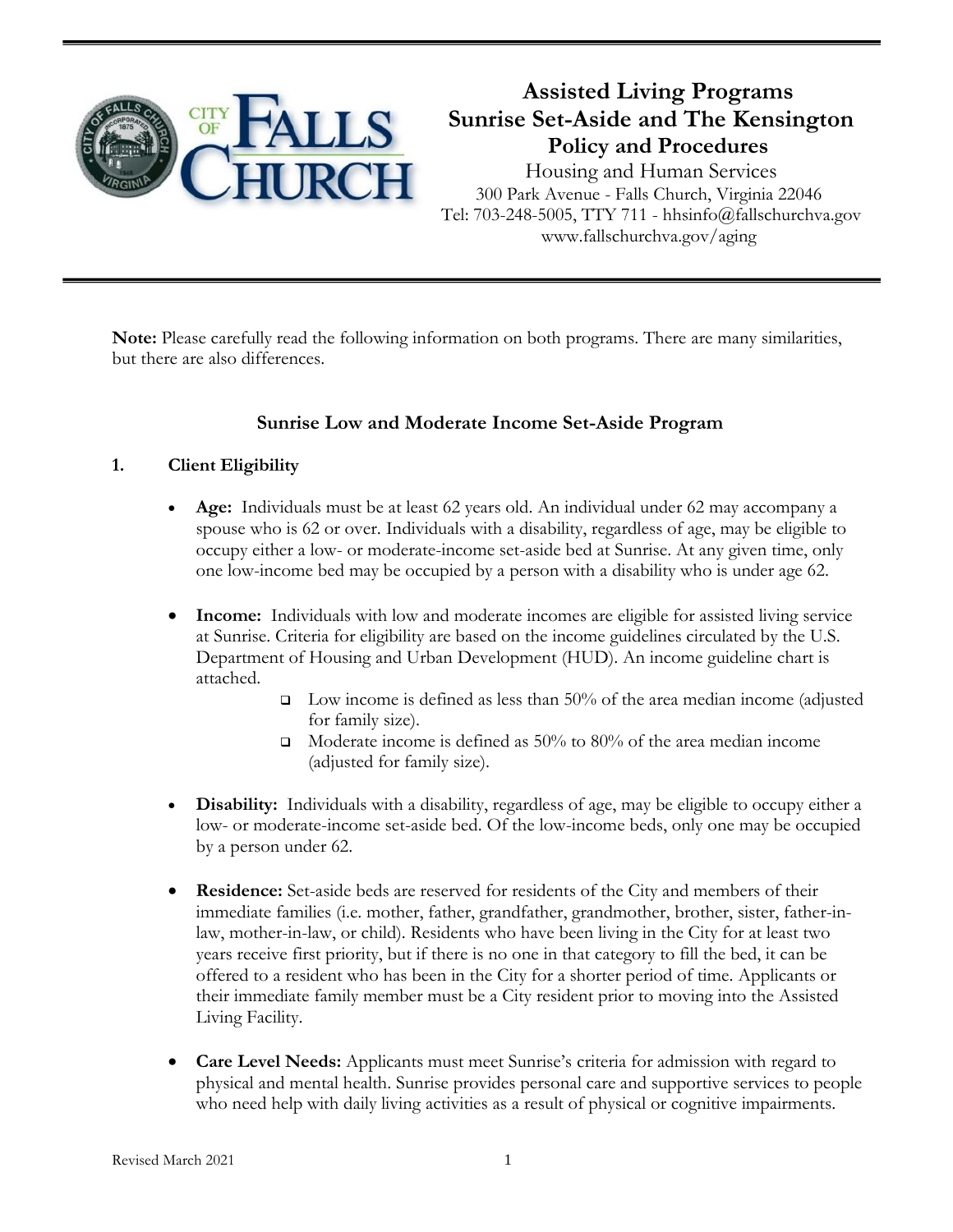Sunrise is designed for individuals who need assistance with daily living activities and do not need skilled nursing care on a daily basis.

## **2. Application Procedures**

A list of City residents interested in seeking low and moderate-income set-aside beds at Sunrise is maintained by City of Falls Church Housing and Human Services.

 **Documentation:** In order to verify eligibility, documentation will be required prior to the intake interview with Sunrise.

> **Income** *–* **The following documentation** of income from all sources must be provided: Signed copies of federal income tax returns for the past two years, Social Security statement, retirement statement or award letter if applicable; also must be included are copies of statement of income such as pension, annuity, interest, dividends, capital gain distributions, rental income, contributions from family members or other parties, etc. To verify income from family members or other parties, a notarized letter along with bank deposits must be included.

**Residence** – Documentation of City residency is required for the applicant or eligible immediate family member. This includes the City real estate tax bill or lease/rental agreement.

**Immediate Family Relationship Status** (if applicable) – Documentation may include birth certificate or sworn and notarized statement.

**Disability** – Acceptable disability documentation may include a Social Security or Veteran's award letter.

## **3. Costs for Care**

Approved applicants will pay 80 percent of their gross income from all sources minus health insurance premiums (e.g. Medicare) for the basic monthly rental fee at Sunrise. Deposits/furnishing fees and additional costs for services available through the Care Plus program including, but not limited to, medication distribution and administration, incontinence care, transportation, feeding, toileting are exclusive of the set-aside Agreement. These additional costs are the responsibility of the applicant/resident or family, and are not included in the room and board amount. In the event there is a community spouse, all income will be taken into consideration then divided in half.

## **4. State Auxiliary Grants**

Sunrise does not have an agreement or obligation with the City of Falls Church to accept the State Auxiliary Grant program.

# **5. Complaints/Appeals Process**

Concerns regarding the policy and procedures for set-asides at Sunrise may be directed to the Human Services Specialist in Housing and Human Services. Requests for reconsideration of the Human Services Specialist's decisions may be made to the Department Director whose decisions are final.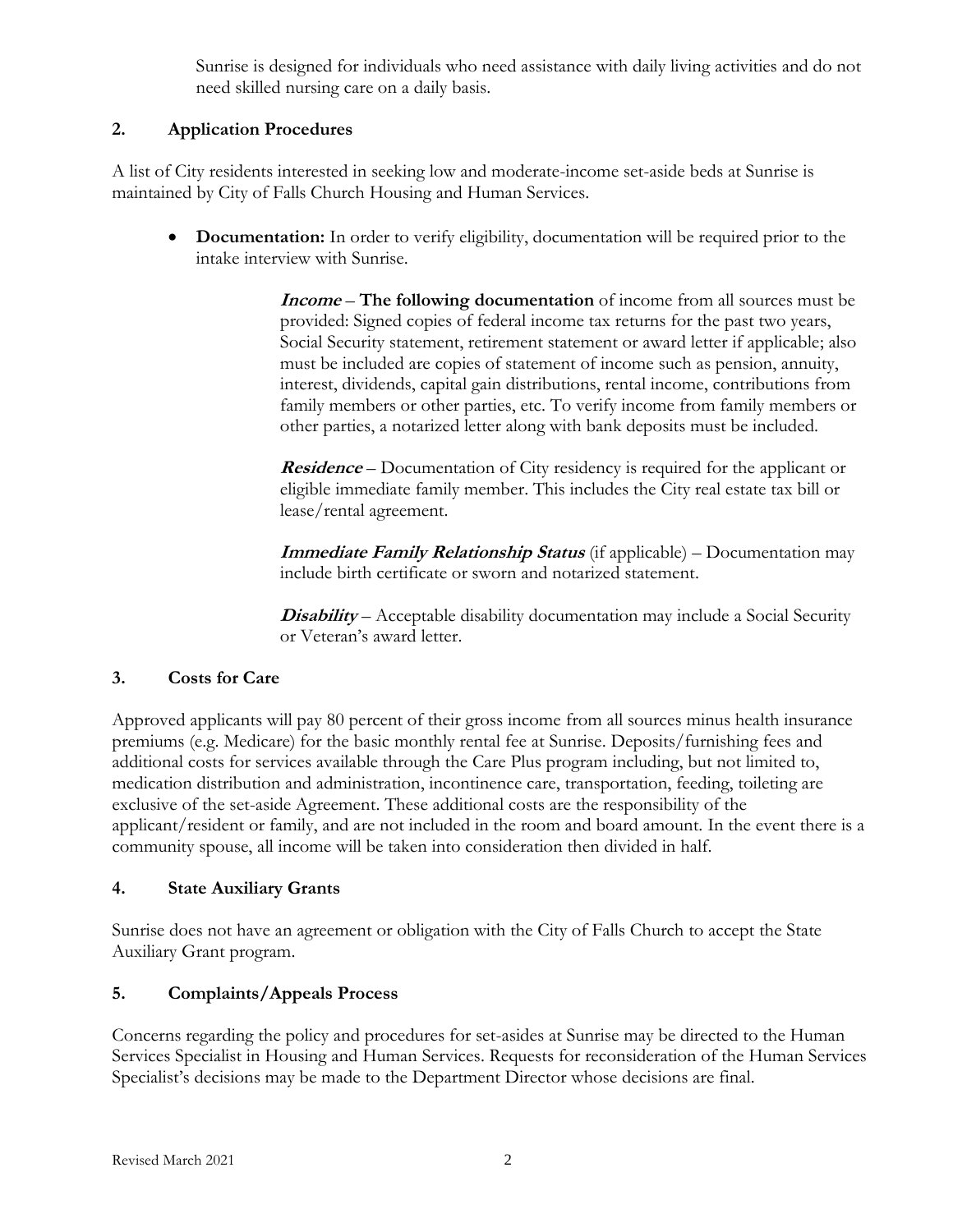## **1. Client Eligibility**

- **Age:** Individuals must be at least 62 years old. An individual under 62 may accompany a spouse who is 62 or over.
- **Income:** Individuals with low and moderate incomes are eligible for assisted living services at The Kensington. Criteria for eligibility are based on the income guidelines circulated by the U.S. Department of Housing and Urban Development (HUD). An income guideline chart is attached.
	- $\square$  Low income is defined as less than 50% of the area median income (adjusted for family size).
	- Moderate income is defined as 50% to 80% of the area median income (adjusted for family size).
- **Assets:** No more than \$40,000 liquid or non-liquid assets, including home equity, are allowed in order to be eligible for the subsidy. If there is a community spouse living in the home, the home equity will not be taken into consideration unless the property is sold.
- **Residence:** The subsidy program is reserved for residents of the City and members of their immediate families (i.e. mother, father, grandfather, grandmother, brother, sister, father-inlaw, mother-in-law, or child). Residents who have been living in the City for at least two years get first priority, but if there is no one in that category to fill the bed, it can be offered to a resident who has been in the City for a shorter period of time.
- **Care Level Needs:** Applicants must meet The Kensington's criteria for admission with regard to physical and mental health. The Kensington provides personal care and supporting services to people who need help with daily living activities as a result of physical or cognitive impairments. The Kensington is designed for individuals who need assistance with daily living activities and do not need skilled nursing care on a daily basis.

## **2. Application Procedures**

A list of people interested in the subsidized program beds at The Kensington will be maintained by Housing and Human Services.

- **Priority:** Applicants on the interest list are assigned a priority category. Priority one will be given to seniors with income lower than 30% of the HUD Median Income. Priority two will be given to seniors with income between 30% and 50% of the HUD Median Income. Priority three will be given to seniors with income between 50% and 80% of the HUD Median Income. An income guideline chart is attached.
- **Documentation:** In order to verify eligibility, documentation will be required prior to the intake interview with The Kensington.

**Income** *–* **The following documentation** of income from all sources must be provided: Signed copies of federal income tax returns for the past two years, Social Security statement, retirement statement or award letter if applicable; also must be included are copies of statement of income such as pension, annuity,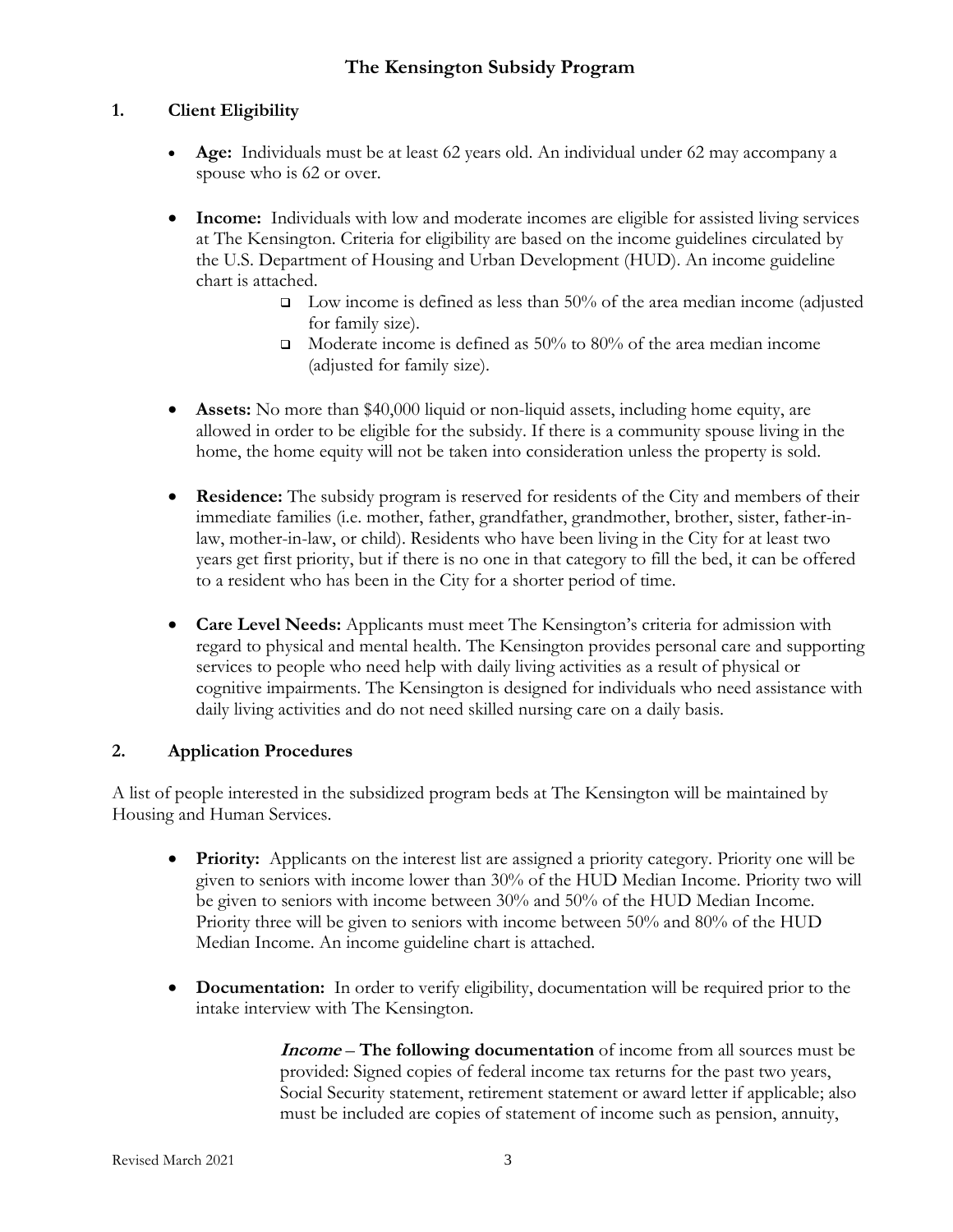interest, dividends, capital gain distributions, rental income, contributions from family members or other parties, etc. To verify income from family members or other parties, a notarized letter along with bank deposits must be included.

**Assets** – Applicants must submit the most recent bank or account statements for each asset and may include federal income tax returns, investments, money market funds, and property and/or mortgage statements.

**Residence** – Documentation of City residency is required for the applicant or eligible immediate family member. This may include the City real estate tax bill or lease/rental agreement.

**Immediate Family Relationship Status** (if applicable) – Documentation may include a birth certificate or sworn and notarized statement.

#### **3. Costs for Care**

Approved applicants will pay 80 percent of their gross income minus health insurance premiums (e.g. Medicare) from all sources for their care. In the event room and board and the cost of care exceed the amount of the accounting subsidy, the resident will have pay to the difference or make arrangements to transfer to a different program or facility. In the event there is a community spouse, all income will be taken into consideration then divided in half.

#### **4. State Auxiliary Grants**

The Kensington will utilize the State Auxiliary Grant program and may not request additional fees for services from residents or their families. The State Auxiliary Grant program does not allow any additional fees.

#### **5. Complaints/Appeals Process**

Concerns regarding the policy and procedures for The Kensington subsidy program can be directed to the Human Services Specialist in Housing and Human Services. Requests for reconsideration of the Human Services Specialist's decisions may be made to the Department Director whose decisions are final.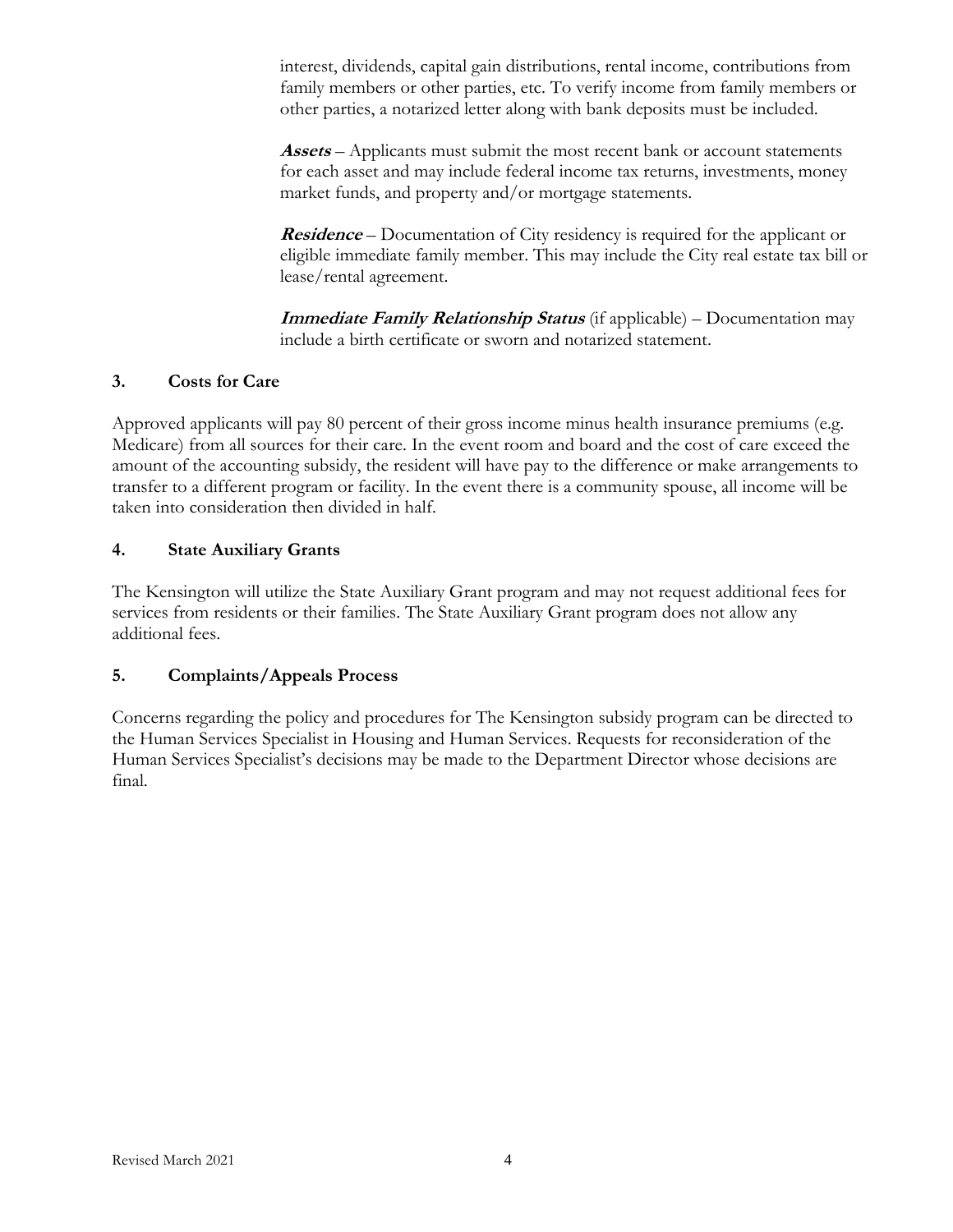## **Interest List Guidelines**

All applicants for the City's assisted living program must contact Housing and Human Services to be placed on the interest list maintained by the City.

When a vacancy occurs, applicants will be contacted according to their place on the interest list and, when applicable, their priority. In instances where an applicant needs a specialized placement (i.e. dementia unit) and none is available, the next person on the interest list will be contacted.

Applicants who are selected to apply for either assisted living program and decline to do so may request that their name remain on the interest list. These applicants will be placed at the bottom of the list.

City residents who are on the interest list and move out of the area to receive care may request that their name remain on the interest list.

# **Falls Church Assisted Living Program Definitions**

**Elderly person** shall be deemed to be a person who has attained the age of 62 or who is the spouse of a person who has attained the age of 62 and who resides in the same living unit with such spouse.

**Community Spouse** refers to the spouse who will not be joining the other to live together in the assisted living facility.

**City residents** shall be those persons, or their immediate family members, living within the City of Falls Church. Residents who have been living in the City for at least two years get first priority. However, if there is no one in that category to fill the bed, it can be offered to a resident who has been in the City for a shorter period of time. Applicants or their immediate family member must be a City resident prior to moving into the Assisted Living Facility.

**Immediate family** refers to one's parents, wife or husband, children, grandparents, brothers, sisters, mother-in-law, or father-in-law.

#### **Policy of Non-Discrimination on the Basis of Disability**

The City of Falls Church is committed to the letter and spirit of the Americans with Disabilities Act. This document will be made available in alternate format upon request. Call 703-248-5005, (TTY 711).

The City of Falls Church does not discriminate on the basis of disability in its employment practices or in the admission to, access to, or operations of its services, programs, or activities. Cindy Mester, 300 Park Avenue, Falls Church, Virginia 22046 has been designated to coordinate compliance with the ADA non-discrimination requirement.